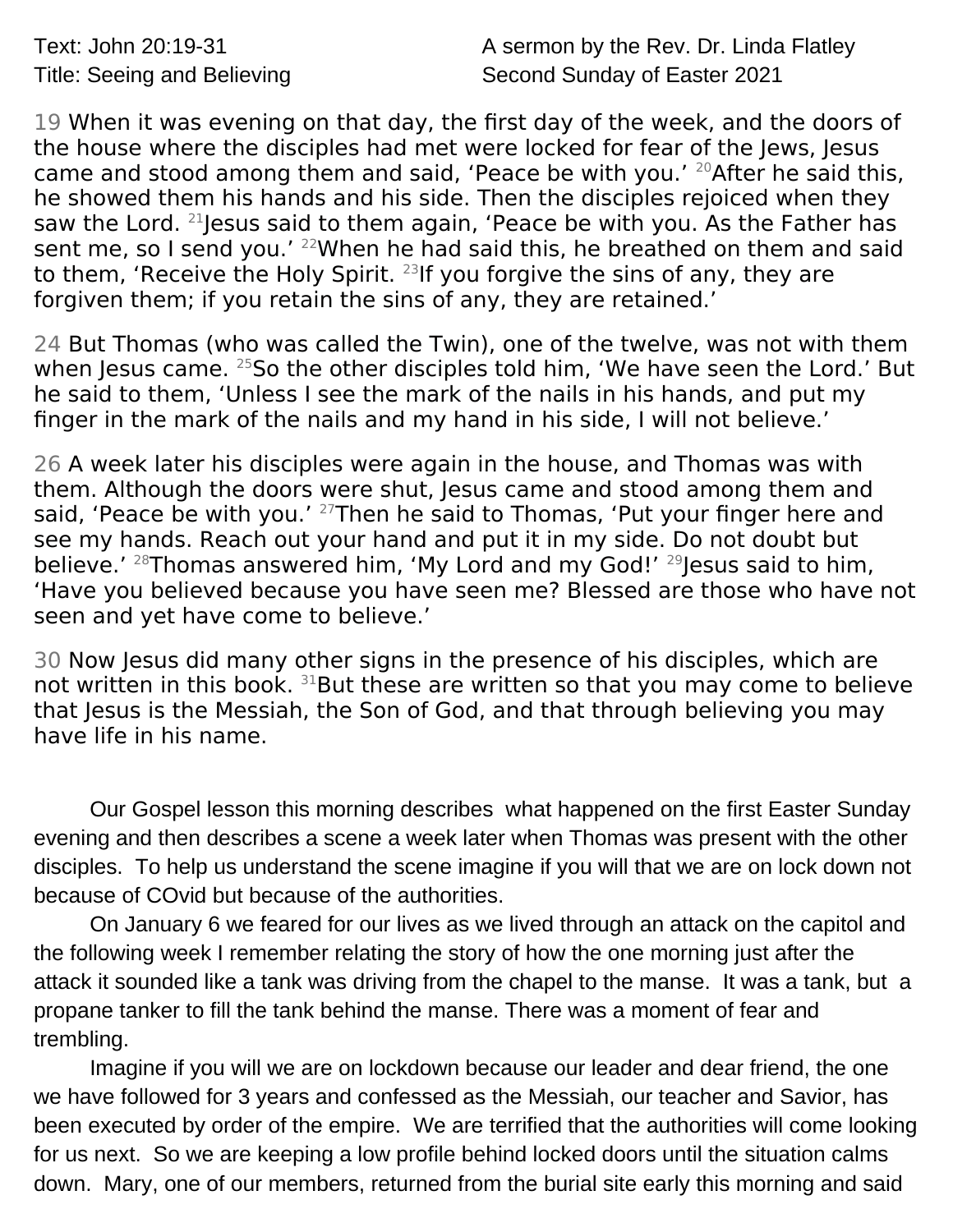the strangest thing, "I have seen the Lord" and he gave me this message for you, " I am ascending to my Father and your father, to my God and your God".

We really don't know what to make of her story, maybe Mary had seen a ghost or an apparition. Peter and John had raced to check out the tomb but they found only an empty tomb with the used burial cloths lying there, but no body. Had Jesus been spirited away?" What do we do now?

The Gospel of John doesn't waste any time telling us what to do. This passage in John is sometimes called John's Pentecost**.** John celebrates the giving on the Spirit on the evening of Easter Sunday.

Before the sun set on Resurrection day, Jesus appeared to his disciples and gave them three gifts:

The first is peace. Jesus greets his disciples with the words, "Peace be with you". A common greeting of the day. Then he shows them his wounds. When Jesus repeated the greeting to his disciples, they recognized this to be the peace of Christ that Jesus had promised them before the crucifixion in John 14. "Peace I leave with you, my peace I give to you". The Risen Christ brings them deep peace, deeper peace than a mere greeting. Christ's peace surpasses all understanding. It is a lasting peace from the one who from birth was hailed as the Prince of Peace. The anxious and fearful disciples were overcome with joy to see the Risen Lord standing in their midst. Jesus had returned to them not seeking revenge, but bringing peace. Peace be to you. We were overcome by joy to be in each other's presence last Thursday knowing Christ was in our midst and our mission was to feed the hungry.

The peace the world gives is taken away all too easily. Since the birth of Christ over 8,000 treaties of peace have been made. Each peace treaty was meant to remain in force forever! The average time for peace treaties - two years!

Sadly lock-downs have been all too frequent in schools, places of worship, hotels, music venues and even our own homes, when there is an active shooter on the loose. After a year of pandemic restrictions we're seeing a surge in mass shootings. Fear and fragmentation of our communities which were there pre-Covid have now been made worse.

 After sharing God's peace with his disciples, Jesus commissions them to continue the work God sent him to do. "As the Father has sent me, so I send you". Jesus, the incarnation of God's love for us must ascend/return to his Father. The church celebrates the Ascension 40 days after Easter. God's mission must continue and this mission must be continued through Christ's followers. This is Christ's second gift to the disciples, a purpose, a mission to the ones God has called and chosen. The call has now come to us to carry on Christ's ministry. From a handful of followers at the time of the crucifixion to billions of followers around the world today!

As followers of Christ we have a mission, a purpose. The members of this chapel have crafted their own mission statement to remind us of "bringing God's inclusive, affirming, welcoming love to all as we work for justice and peace". Our top mark in the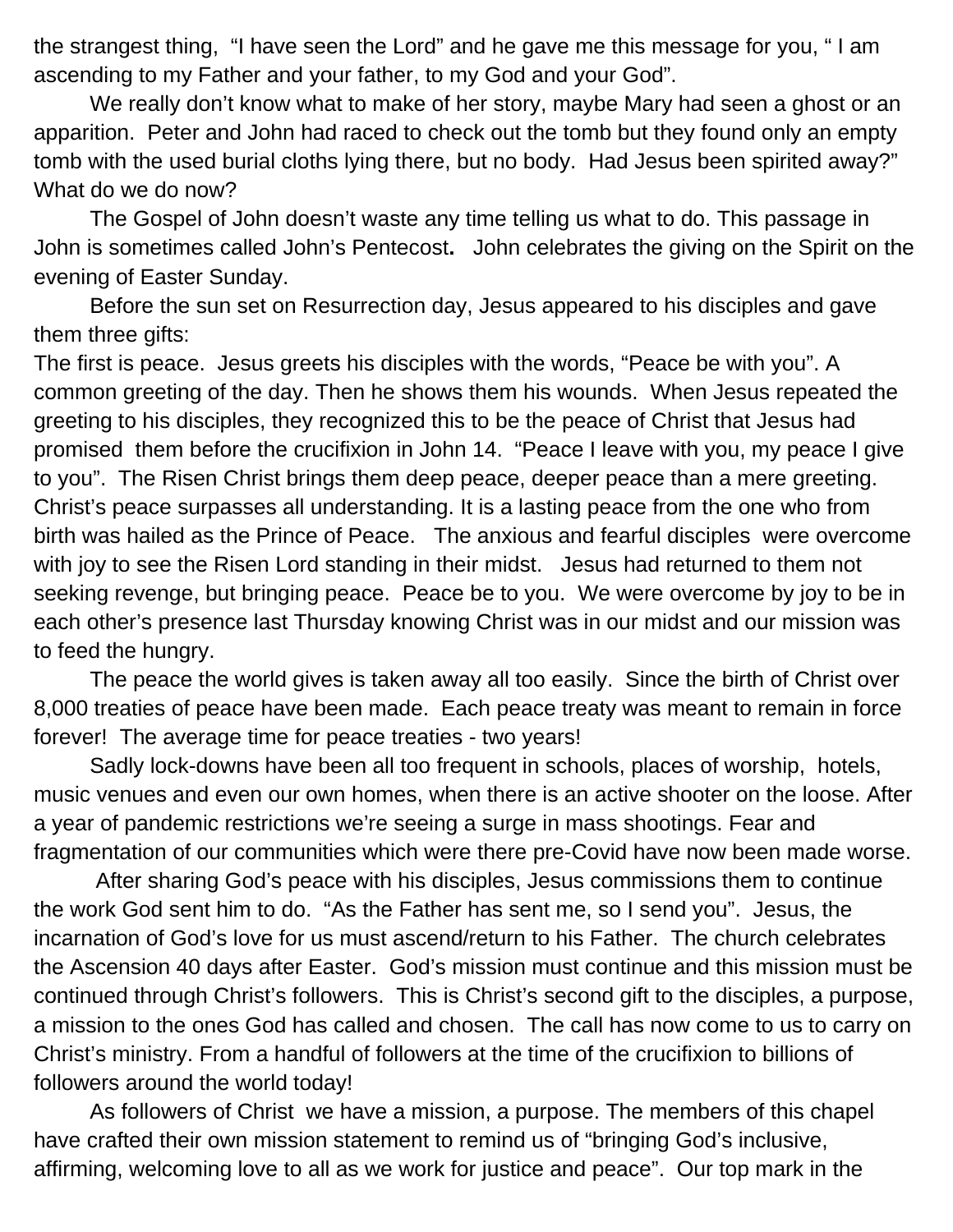survey we took last year was *caring relationship*s: our love and care for one another and desire to reach out to the community and loving our neighbor which we do in many ways other than food bank help, the school lunch program and global mission through One Great Hour of Sharing. Our mission is always to reveal God in Jesus Christ. We call it our mission but it is our mission in Christ; in Christ's ministry. We follow the will of Christ.

When the first disciples received their commission, I'm sure they wondered how on earth they were ever going to accomplish sharing the good news to the ends of the world. Just unlocking the doors and moving from the safety of that room into a hostile world was daunting enough. How did they do it?

They had help! The third gift Jesus gave was the gift of the Holy Spirit. Jesus breathed on them and said to them "Receive the Holy Spirit". They became alive in Christ. Again a fulfillment of an earlier promise when he said, "I will ask the Father and he will give you another Advocate to be with you forever. This is the Spirit of truth whom the world cannot receive because it neither sees the Spirit, nor knows the Spirit*."*

Just because we don't see something doesn't mean it doesn't or didn't exist. I have a friend who just moved to a different state. When her walking buddy calls, she drops everything to go walking with her. Her walking buddy can point out everything to her. Now she's learning the flora and fauna of her area because as they walk along her walking buddy stops to point out and name the plants. Plants my friend didn't know existed before.

Sometimes the object has to be pointed out to us. Like the disciple Thomas we need assurance. Thomas was not with the disciples on Easter Sunday evening when the Risen Jesus appeared. He wanted to be on his own to deal with his grief. Like the others he was broken-hearted. This is the very time we need Christian fellowship when we're hurting and grieving. By cutting himself off from the group he missed Christ's first visit.

When Thomas returned to the hide-out, the other disciples gave him the same news Mary had announced to them, "We have seen the Lord".

Seeing is believing for Thomas, "Unless I can put my finger in the mark of the nails, I will not believe". These are the conditions for faith that Thomas demanded. A week later those conditions are met and the risen Jesus presents himself to Thomas. This time the doors are shut and not locked. Again Jesus greeted them with, **"**Peace be with you" and offered his wounds to Thomas is a very dramatic scene. The Greek words voiced by Jesus here are literally translated as "do not be unbelieving, but believing". Thomas was overcome by the grace, love and presence of the Risen Christ. Thomas makes his confession, "My Lord and my God." When we experience grace with such an overwhelming sense of God's power we fall to our knees in confession, thanksgiving or awesome praise.

 Thomas asked and received the gift of faith using doubt as his slow, deliberate way of making sure. He doubted his doubts! Jesus moved him from unbelief to belief. Then Thomas was sure and all in and the story goes he went off to India to serve.

Today in the power of the Spirit, blessed are those who have not seen and yet have come to believe. Instead of the eyes of sight to believe we have eyes of faith.